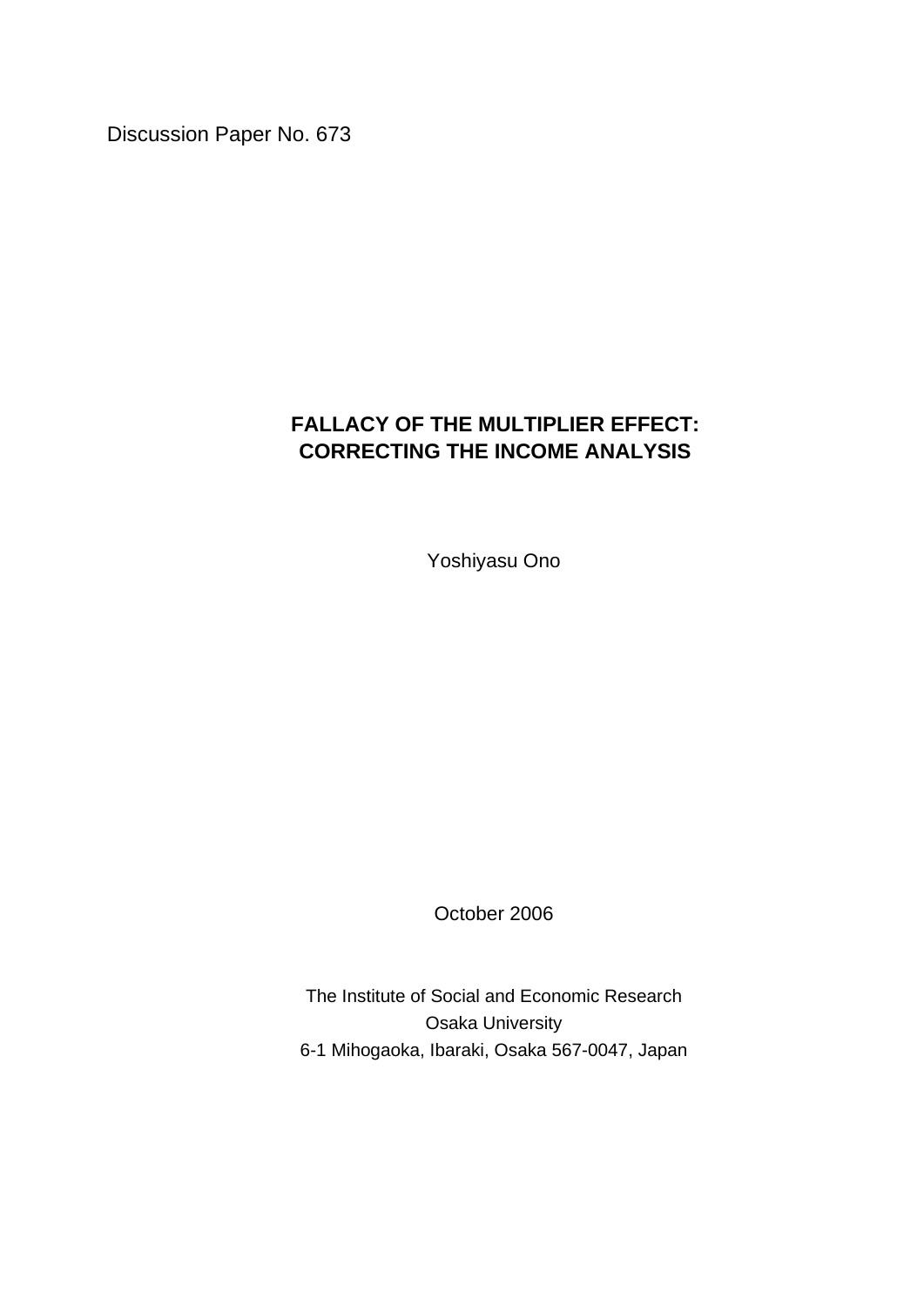### **Fallacy of the Multiplier Effect: Correcting the Income Analysis**

by Yoshiyasu Ono\*

Osaka University

#### **Abstract**

Although the Keynesian multiplier effect of public works is criticized for lack of a microeconomic foundation, it is still taught in most undergraduate courses and believed to be useful for policy makers. However, it has a serious fallacy even if we accept the consumption function. This note shows that useless public works is equivalent to unemployment relief expenditure in the presence of unemployment and that the argument on the multiplier effect seriously misleads the present national accounting and thereby distorts evaluation of public works. A correction of the textbook explanation on the income analysis is also provided.

JEL classification: E12, E62, E01

Keywords: multiplier effect, consumption function, national income account.

Address: Institute of Social and Economic Research, Osaka University, 6-1, Mihogaoka, Ibaraki, Osaka, 567-0047, JAPAN

E-mail: ono@iser.osaka-u.ac.jp

-

<sup>\*</sup> Professor, Institute of Social and Economic Research. The author is particularly indebted to N. Matsushima and K. Takii for their very helpful comments and discussions. He also thanks S. Ikeda, J. Itaya, K. Ogawa and Y. Sugimoto for useful comments. This research is financially supported by the Grants-in-Aid for Scientific Research, JSPS, Japan.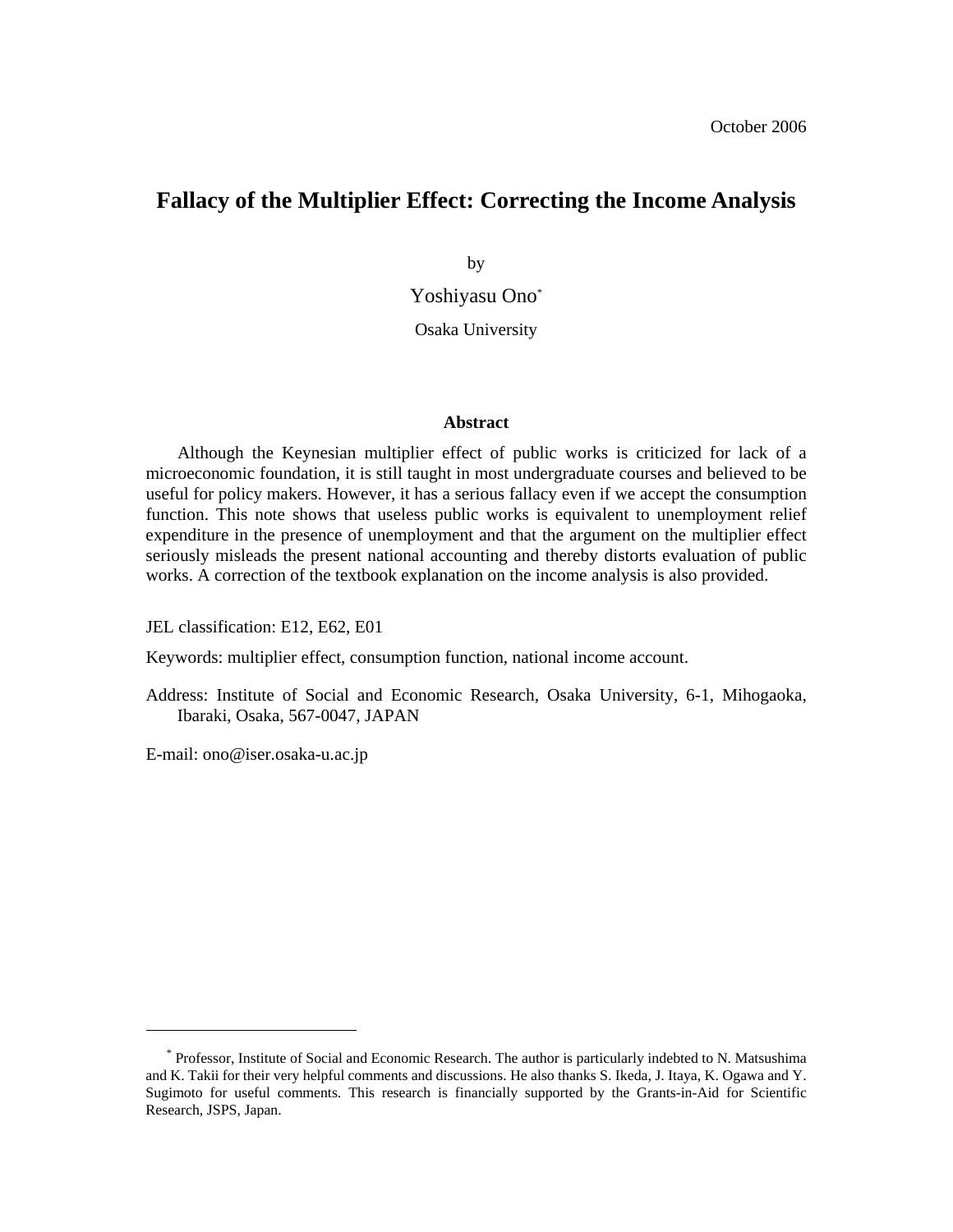Although the Keynesian multiplier effect is criticized for lack of a microeconomic foundation, it has still been taught as a standard macroeconomic theory in most undergraduate courses. The criticism against it is mainly from lack of consideration on the intertemporal budget constraint --i.e., even loan expenditure generates no spillover effect on consumption once the intertemporal budget equation is taken into account. However, it is rather accepted that public works expenditure under a balanced budget increases the national income by its own size --i.e., the multiplier under a balanced budget equals one.<sup>1</sup> Since this property is independent of what is produced, it is believed that even useless public works is better than unemployment relief expenditure since the latter is a mere redistribution and hence does not increase the national income.<sup>2</sup>

 This note shows that useless public works under a balanced budget is equivalent to unemployment relief expenditure whether the rational consumer behavior or the Keynesian consumption function is assumed --i.e., the balanced-budget multiplier is economically meaningless. Moreover, it provides an alternative income analysis that corrects the problem. A problem of the present national accounting owing to this misunderstanding is also pointed out.

#### **1. Unemployment Relief Expenditure vs. Useless Public Works**

 First, suppose useless public works in which only labor services are used and compare its effect with that of unemployment relief expenditure. In the case of unemployment relief expenditure a government collects money as the unemployment insurance premium or a tax and pays unemployment allowance to the unemployed. In the case of 'useless' public works under a balanced budget the government collects taxes, hires the unemployed, leaves them doing nothing substantial and pays salaries to them. Thus, these two are exactly the same except under what name money is paid, viz. unemployment allowance or salaries. They are both mere redistributions without producing anything and hence the disposable income of the private sector remains unchanged, generating no effect on the national product.

 The same logic applies to general public works in which some commodities such as concrete are required. A riverbank reinforcement project may be an example. Since salary

-

<sup>&</sup>lt;sup>1</sup> See e.g. Stiglitz (1997, pp.775-776) and Mankiw (2003, pp.264-265). It is called Haavelmo's theorem, as mentioned by Moene and Rodseth (1991).

<sup>&</sup>lt;sup>2</sup> Keynes (p.127, 1936) himself states that even useless public works is better than unemployment relief expenditure since it creates new demand.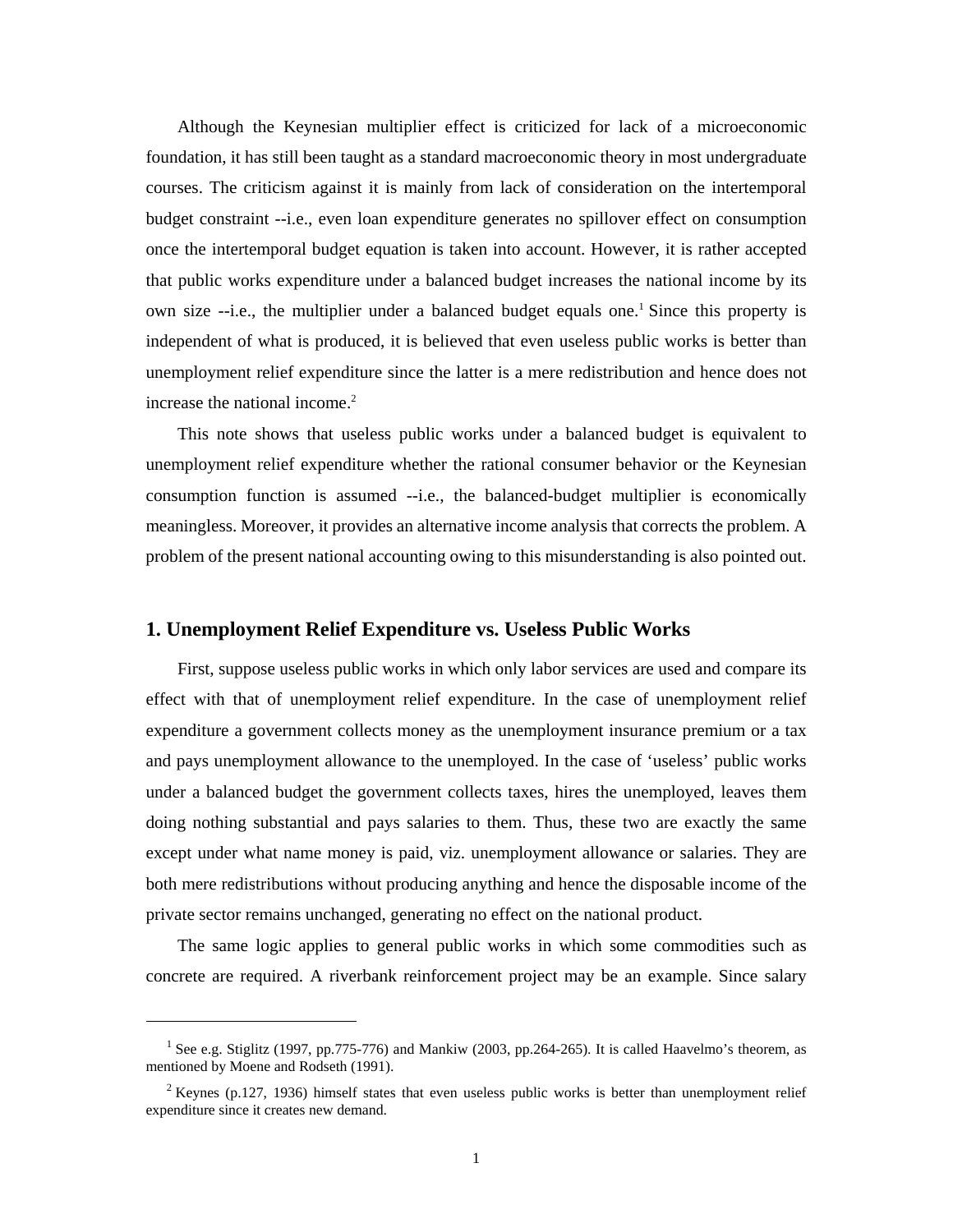payment on labor services has the same effect as mentioned above, I focus on the effect of payment on concrete. Since concrete is produced of gravel and limestone, the payment is fully distributed to miners and haulers. Thus, it is equivalent to unemployment allowance to them as long as they would be unemployed without the project. The same logic applies to any commodity demand by public works, such as trucks, machineries, etc. Thus, in general, the effect of useless public works under a balanced budget is the same as that of unemployment relief expenditure.<sup>3</sup>

**Proposition 1:** Useless public works under a balanced budget is equivalent to unemployment relief expenditure.

 There are two things worth noting. First, since the total disposable income does not vary and nothing useful is produced in both cases, the above property is valid regardless of which consumer behavior is assumed, the Keynesian consumption function or neoclassical rational behavior. Second, since the above result is valid in the case of a useless public works project, if it is of some use then it increases the national product by its resultant value. Thus, the following proposition obtains:

**Proposition 2:** Public works under a balanced budget generates no spillover effect on the national income. It raises the national product exactly by the value that it directly produces –i.e., the balanced-budget multiplier of public works with respect to the national product equals its efficiency rate.

#### **2. Correction of Textbook Explanation on the Effect of Public Works**

-

 Why does the multiplier effect of public works seem to generate a different effect from that of unemployment relief expenditure in the Keynesian model? In most textbooks this property is described as follows:

$$
y = c(y - t + z) + g + i,
$$
 (1)

 $3$  There is a slight difference between useless public works and unemployment relief expenditure. The former hires people and hence reduces the deflationary gap in the labor market while the latter does not. A reduction in deflation makes it less advantageous for consumers to hold money than to consmue now and hence stimulates consumption. See Ono (2001) for this effect of public works in the steady state where persistent stagnation arises.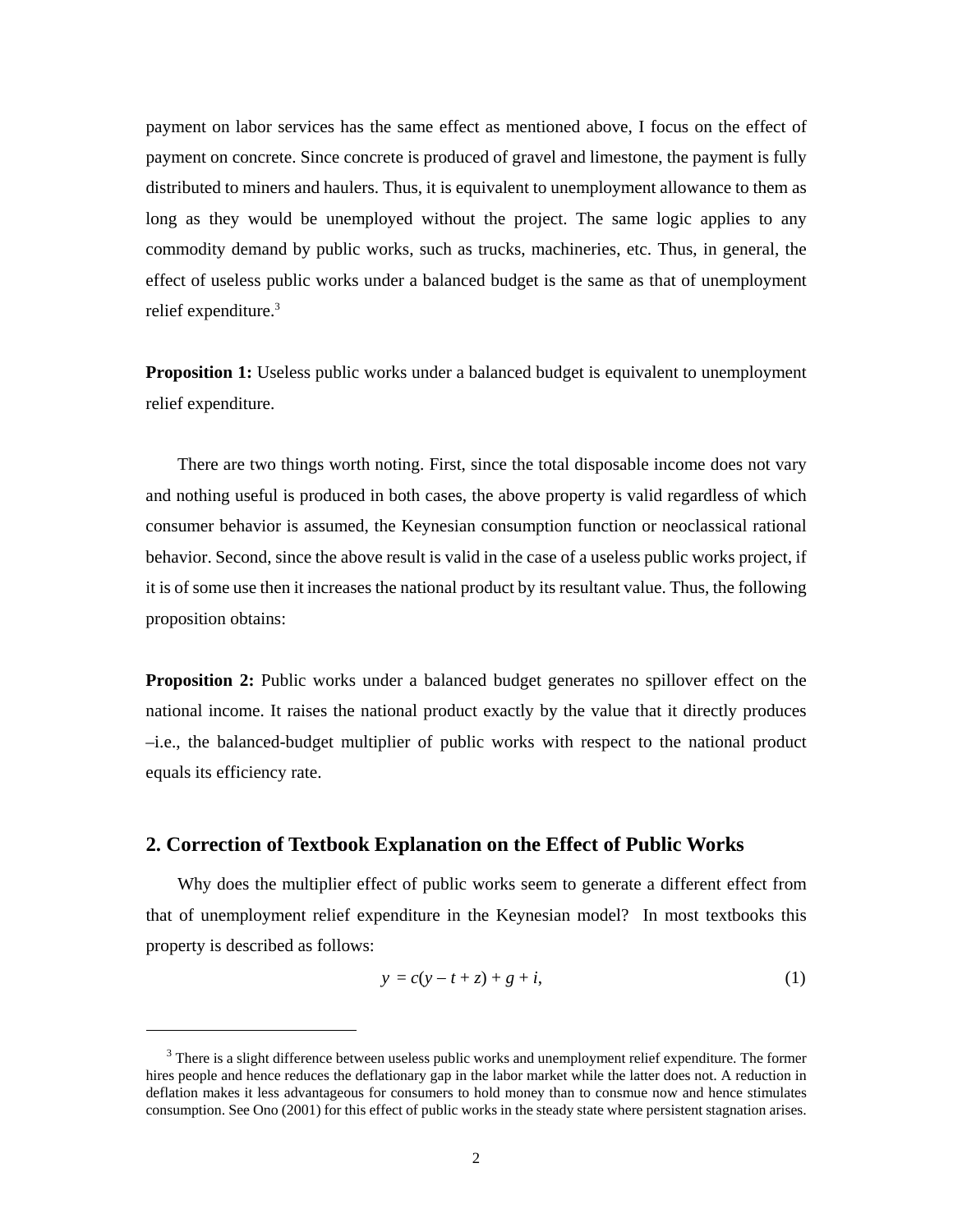where  $y$  is income,  $z$  is unemployment allowance,  $c$  is the consumption function that depends on disposable income *y* − *t* + *z*, and *g* is public works spending. Without any loss of the present analysis investment *i* is assumed to be fixed. Under a balanced budget:

$$
g + z = t,\tag{2}
$$

from (1) it is immediately found that

$$
dy/dg|_{z=0} = 1
$$
,  $dy/dz|_{g=0} = 0$ ,

-- i.e., the balanced-budget multiplier equals 1 whereas that of unemployment allowance is zero.

 The fallacy comes from a confusion of public works expenditure and the value of its product. The private sector sells products and receives income that equals consumption *c* plus investment *i*. In addition, it pays tax *t* and receives either income from government spending *g* or unemployment allowance *z*. Thus, disposable income  $y^d$  is

$$
y^d = c + i + g + z - t.
$$
 (3)

Consumption  $c$  depends on  $y<sup>d</sup>$  and hence

$$
c = c(y^d). \tag{4}
$$

The value of the national product, denoted by  $y^{\nu}$ , is the sum total of consumption *c*, investment *i* and the value of the public works product θ*g* where θ represents the efficiency rate of *g*. Thus,  $y^v$  is given by

$$
y^{\nu} = c + i + \theta g. \tag{5}
$$

Note that  $θ$  equals zero if the public works is useless.

From  $(2)$ ,  $(3)$  and  $(4)$  one has

$$
y^d = c(y^d) + i,
$$

showing that neither *z* nor *g* has any effect on disposable income  $y^d$ :

$$
dyd/dg = 0, dyd/dz = 0.
$$
 (6)

Since  $(2)$ ,  $(3)$  and  $(5)$  imply

$$
y^{\nu}-\theta g=y^d,
$$

from (4) and (5)  $y^{\nu}$  satisfies

$$
y^{\nu} = c(y^{\nu} - \theta g) + i + \theta g.
$$

From this equation one finds

$$
dy^{\nu}/dg = \theta, \quad dy^{\nu}/dz = 0.
$$
 (7)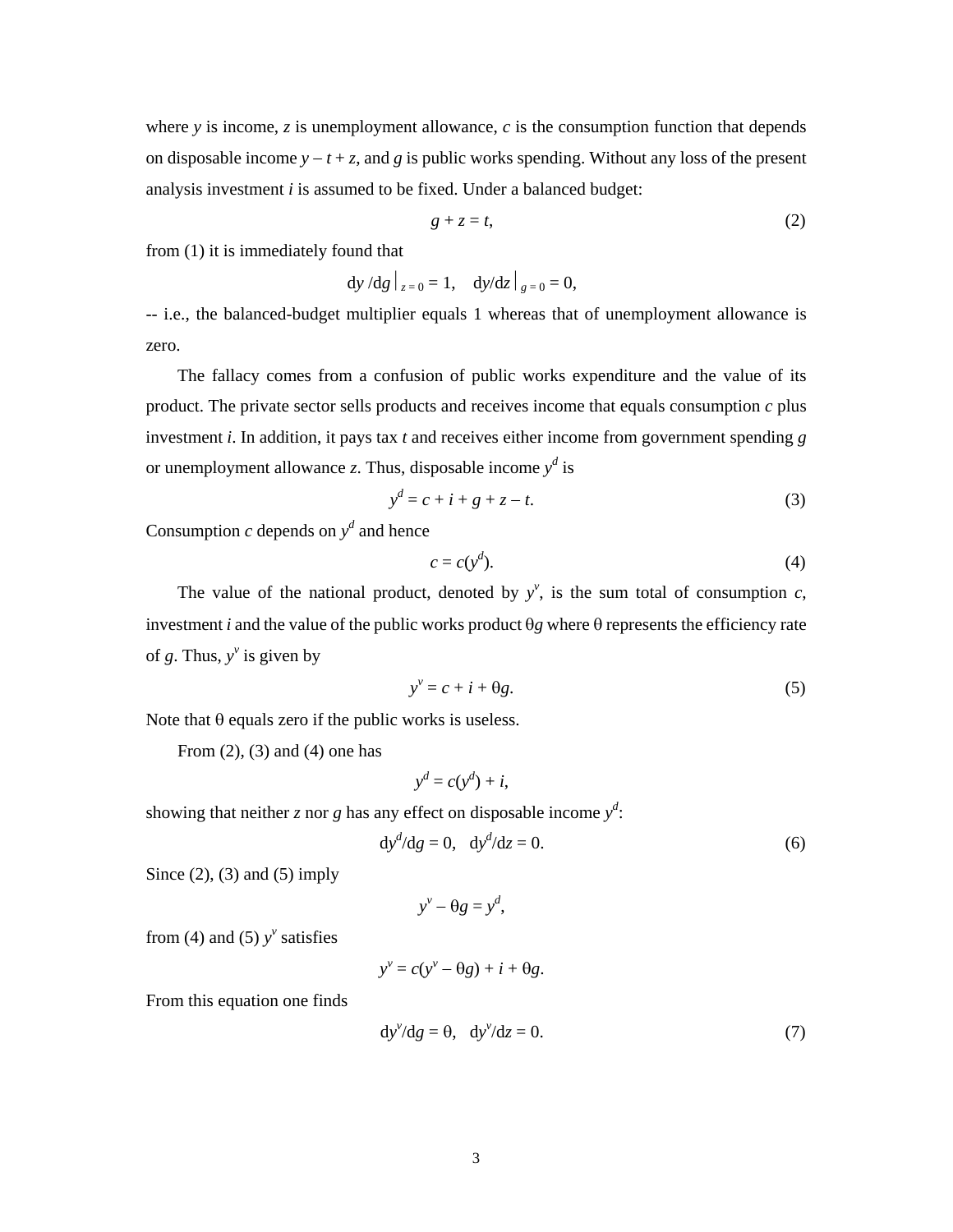Equations (6) and (7) imply proposition 2. In particular, if the project is of no use (i.e.,  $\theta = 0$ ), it affects neither disposable income  $y^d$  nor national product  $y^v$  and hence is equivalent to unemployment relief expenditure, as stated in proposition 1.

 The first equation of (7) shows that a public works project is worth carrying out as long as the value of its product is positive  $(\theta > 0)$ . Note that it is still true even if the value is less than the expenditure  $(\theta < 1)$ . It is in sharp contrast to the neoclassical case --i.e., under full employment if  $\theta$  is less than 1, the public works project reduces the national product since its spending exactly exhibits its opportunity cost. In the presence of unemployment, in contrast, it is not an opportunity cost but a costless transfer since the workers should be unemployed without it.

# **3. Conclusion: The Present National Income Accounting May Mislead Policy Decision**

 In standard textbooks it is taught that in the presence of unemployment public works raises the national income by creating new demand whereas unemployment relief expenditure does not since it is a mere redistribution. Since this property is independent of what is produced by public works, even useless public works is believed to be better than unemployment relief expenditure. This note shows that it is a fallacy and that such public works is equivalent to unemployment relief expenditure whether the rational consumer behavior or the Keynesian consumption function is assumed.

 The fallacy comes from a confusion between the spending and the produced value of public works, and the present national income accounting is also distorted by the confusion. In the present national accounting if a government collects money under the name of unemployment insurance premium and transfers it to the unemployed as unemployment allowance, it adds nothing to the national income. However, if it collects money under the name of tax payment and transfers it as payroll for public works, the amount is added to the national income. Thus, the level of the multiplier calculated under the present national income accounting is meaningless when considering the national product. It is because the present accounting implicitly assumes that the value of public works equals its cost. In reality, however, useless public works is a mere redistribution and equivalent to unemployment relief expenditure. Therefore, public works must be evaluated as the value of its product in the national income accounting.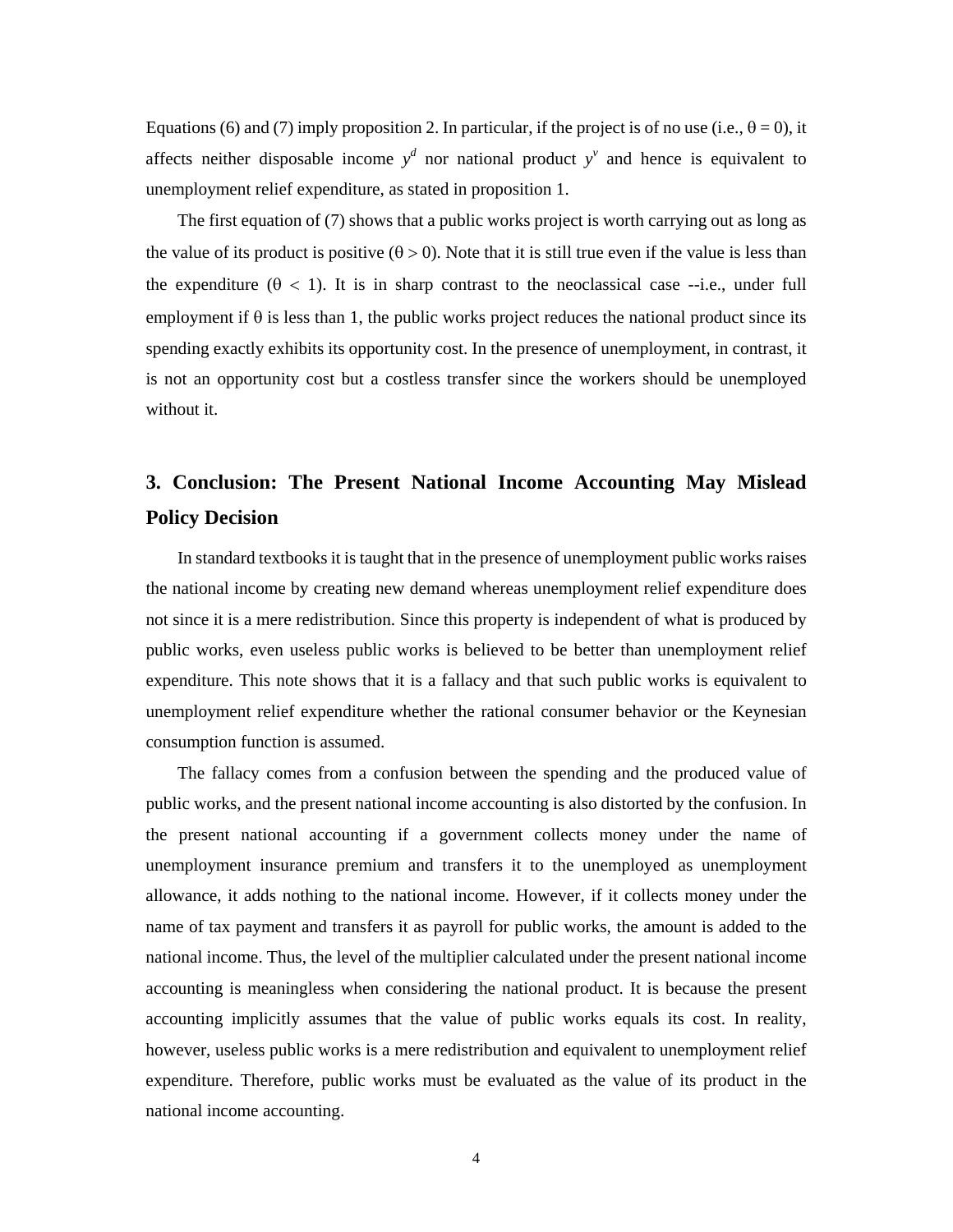Such a correction can also apply to the case of full employment. An increase in public works crowds out private usage of production factors and increases the national product by the value of its product. In the present accounting system public works is evaluated not by the value of its product but by the expenditure level and hence the national product does not vary even if it is of no use. If it is evaluated by the value of its product (which is zero in the present case), however, the national product decreases by the expenditure level, showing correctly the crowding-out effect.

 Finally, it is to be noted that the results obtained under a balanced budget can also apply to the case of loan expenditure if the intertemporal budget equation is taken into account. It is because the Ricardian equivalence holds and hence there is no difference between balanced-budget expenditure and loan expenditure. Thus, any property based on the multiplier effect is a fallacy even in the presence of unemployment. Nevertheless, public works of some use is worth doing even if the value of its product is less than the expenditure.